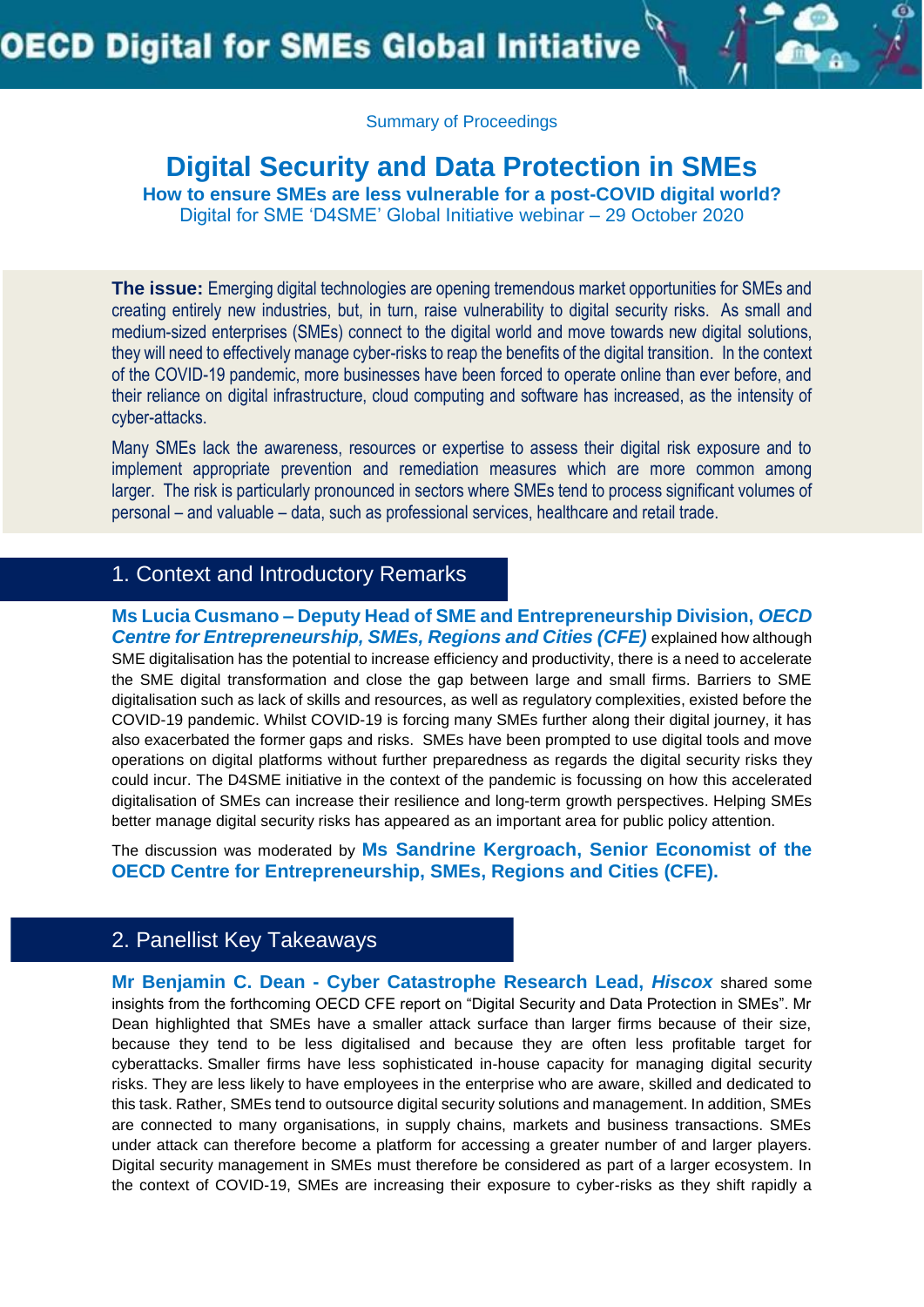majority of their operations online. At the same time, SMEs may be less well prepared to adapt to this fasting changing context compared to large firms.

**Mr Aviv Abramovich - Head of Security Services,** *Check Point (Israel)* explained that financial gain is the primary motivation behind digital security attacks targeting firms of all sizes. Mr Abramovich explained that the first point to take into consideration is that attackers use tools of the same level of sophistication independently from the fact that the target is a small or a large firm. He then highlighted that in the context of the COVID-19 pandemic, there has been a strong correlation between the increased digitalisation of business practices and the intensification of cyber-attacks. Finally, he noted that the digital environment has become more complex (e.g. business operations shifting online, individuals using their mobile phones and tablets more). All these trends have created new vulnerabilities that hackers can exploit.

Mr Abramovich concluded by pointing out that the digital insecurity created by COVID-19 and these new complexities has only deepened the divide between small and large firms. Larger firms often have dedicated digital security departments in defending against these threats whilst SMEs do not. As the digital business ecosystem becomes increasingly interconnected, this vulnerability makes SMEs "weak links" in the networks and the easiest access points for hackers to target larger firms.

#### **Mr Steffen Mauer – Co-founder and CTO,** *ATLAS Intelligence Gmbh (Germany)*

emphasised the complexity of the Information Technology (IT) ecosystem and the lack of experts in digital security services. This widening skill gap puts businesses at a loss of where to find individuals with appropriate skills. Mr Mauer advocated for an upgrade in how skilled personnel are educated to ensure programmers have the appropriate practical skills. He highlighted how academic institutions can play an important role in this upskilling by engaging with code experts in academic research.

Mr Mauer added that he believed the greatest digital security risks to SMEs to be those associated with human error, such as how individuals interact with their personal or work emails. These behavioural risks are harder to control at an organisational level. He also observed that in his direct experience many smaller firms that purchase digital security software, often do not have the knowledge on how to best use and configure them.

**Ms Annika Linck - Project Manager,** *European DIGITAL SME Alliance* indicated that one of the main challenges for SMEs in achieving a robust digital security strategy is the lack of internal resources and expertise. She emphasised how the heterogeneous nature of SMEs also presents a challenge as digital security solutions need to be tailored to the different levels of digitalisation amongst small firms. Ms Link stressed three levels where capability gaps should be addressed: organisational capability, individual capability and the ecosystem. She suggested that awareness campaigns on the importance of digital security practices need to be targeted not only at the organisational level (executive level, HR, finance department) but also to the business ecosystem at large. Ms Link emphasised how the digital business ecosystem is highly connected and there is an important role to be played by digital front runners or 'enablers' to assist the SME "missing middle" to achieve more secure cyber practices, for instance through business partnerships. Similarly, she highlighted how there is a place for intermediaries such as chambers of commerce, sector associations and service providers like accountants and insurance, as well as local authorities to work with legislators and strengthen the ecosystem.

#### **Ms Jessica Hunter - Cyber Security Services Division,** *Australian Cyber Security*

**Centre (Australia)** shared details on the Australian Cyber Security Strategy. She emphasised how the strategy includes policy instruments that specifically target SMEs as a vulnerable group. According to an Australian Cyber Security Centre (ACSC) national survey conducted in 2019, SMEs spend much less than is optimal on their digital security strategy, with over 50% indicating they would not spend more than 250 euros annually. The survey also indicated that many SMEs overestimate their ability to respond to attacks and often outsource ICT security management. Ms Hunter further echoed other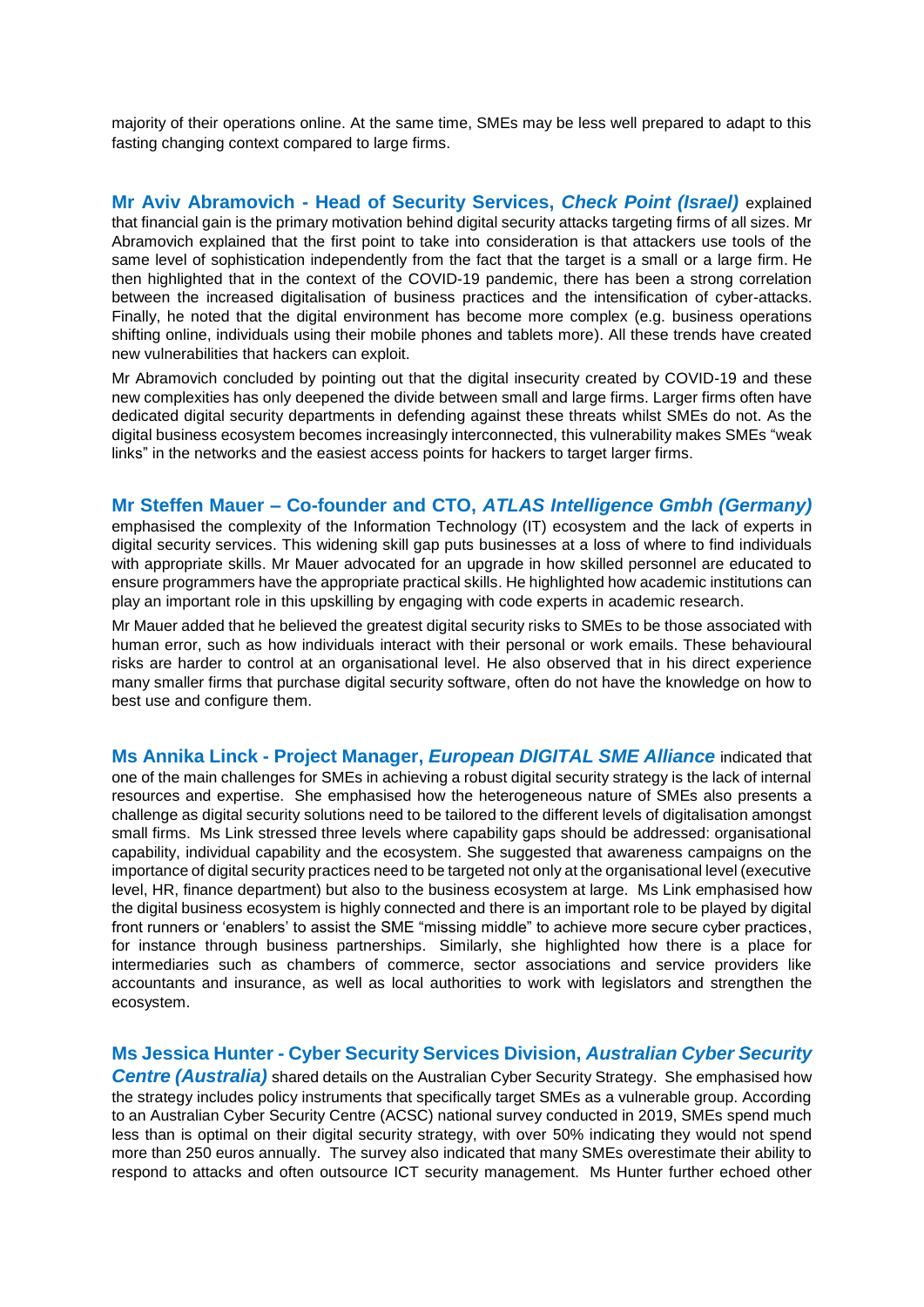panellists call for an emphasis on awareness. She also mentioned the need to get more evidence and a better understanding of the digital security issue.

The ACSC chose to tailor a specific strategy for SMEs as they believed that by simplifying technical terminology smaller firms would be able to better understand the threats. The strategy also has a focus on software solutions, skills and pragmatic procedures. For the ACSC it is important to not just offer guidance on *what* SMEs should be doing, but *how* they should implement a digital security strategy. The ACSC strategy for SMEs notably works with other actors in the ecosystem, providing efforts for matchmaking between digital security providers and the SMEs. Ms Hunter shared policy examples such as tailored tool kits (e.g. to assess maturity levels) and grants for SMEs spent at private sector cyber security firms. Ms Hunter explained how there is also a local dimension to the strategy through regional hubs which can engage in face-to-face interactions and act as intermediaries to raise awareness amongst SMEs.

Ms Hunter advised that when policy makers are developing a digital security strategy for SMEs it is critical to include SMEs in the discussion early on in the strategy consultation; stressing that it is important that policy makers recognise SMEs as equal a threat as other groups and clearly define the important role that SMEs play in the broader ecosystem.

## 3. Open Q&A Discussion

**Are cloud services safer from attacks?**

- Mr Abramovich explained that although cloud services provided by multinational tech companies have high levels of digital security, they are not completely 'safe.' Mr Abramovich referred to the 'Shared Responsibility Model' in which SMEs are also responsible for part of their security and pointed out that there are a number of tools available in the cybersecurity industry to ensure cloud platforms are configured correctly.
- $\cdot \cdot$  Mr Dean suggested that cloud services might be safer than traditional systems but at a greater ecosystem level if all small firms are dependent on the same provider there is a risk of catastrophic disruption if the cloud platform is compromised.

#### **Does the Australian government provide training in cybersecurity or funds organisations providing it to SMEs? Does it have a proactive policy outreach to SMEs?**

❖ Ms Hunter explained that the Australian government funds training programs for SMEs through regional hubs. These, 'Joint Cybersecurity Centres' offer in-house training to SMEs such as training to executives who are creating the digital security strategy for their business. The Australian government also funds industry bodies to produce tailored training for SMEs and offers sector specific advice.

#### **What would be one piece of pragmatic advice you would offer an SME starting out on their digital journey?**

\* Mr Mauer suggested that the big cloud services are a good place to start. He explained that when you do not have the skills or employees to take care of ICT it is wise to turn to a big provider to be productive.

**Mr Laurent Bernat - Cybersecurity Policy Analyst,** *OECD Directorate for Science,*  **Technology and Innovation**, rapporteur of the session, highlighted what he saw as the main takeaways from the discussion, bringing to the table some of the insights from the activities of the OECD *Working Party on Security in the Digital Economy*. Mr Bernat observed how the digital security of SMEs is becoming a strategic policy priority, a trend that is bound to accelerate in the context of COVID-19. He highlighted that as we are only at the beginning, policy makers and practitioners alike should take the time to understand the various facets of the challenge in order to develop balanced policy. He underlined the complexity of digital security which can be daunting for many SMEs who need to sufficiently understand the technical security aspects in order to make informed risk management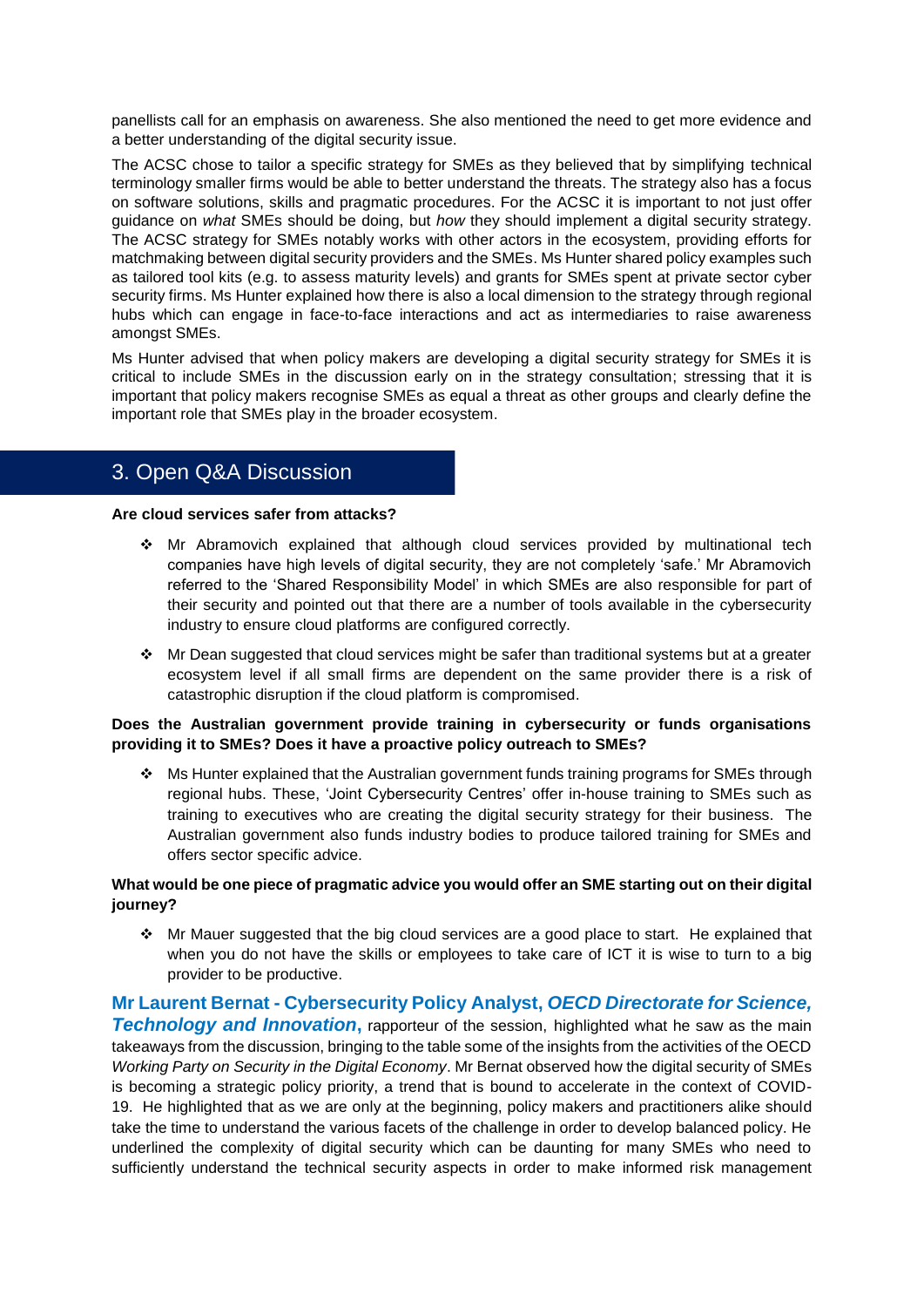decisions which can have serious economic consequences on their business. Mr Bernat explained that many countries have put in place national Cyber Security Strategies and that a key policy challenge is to integrate SMEs into these strategies and then to turn the strategies into action. He stressed that cross-cutting co-operation within governments and a multi-stakeholder dialogue are key to make progress in this area.

## 4. Audience Live Polls

All graphs represent the percentage of responses from the 70 participants to the specific question.



## **I have a good understanding of what digital security threats are and their potential impact on SMEs and entrepreneurs**

### **What was the total estimated financial impact of the WannaCry cyber-attack of 2017? (USD)**

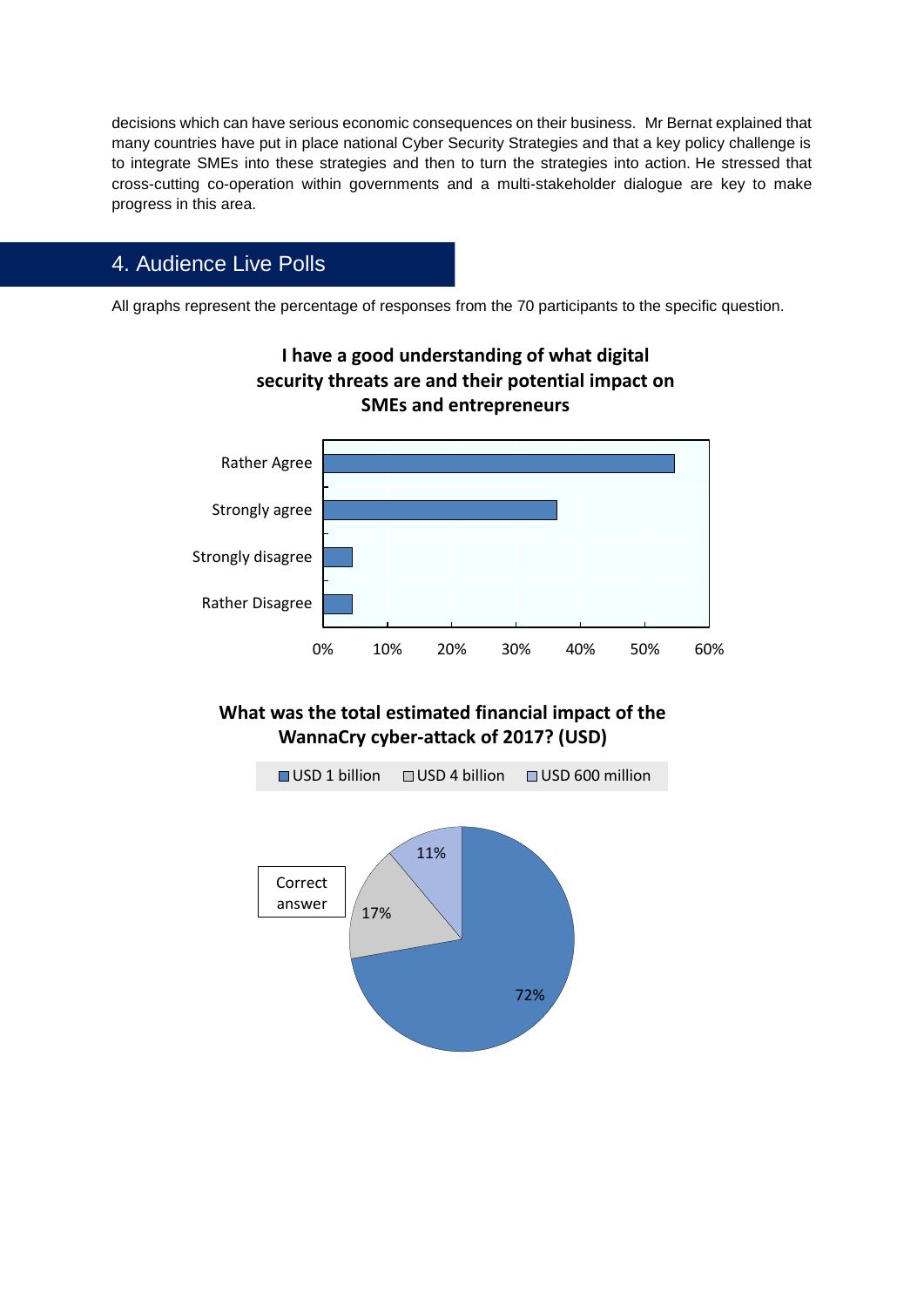

# **What do you see as the main motivation behind**

### **In your views, what are the main challenges ahead with regards to SME digital security? (multiple choice)**



- Reaching out and raising awareness among a large population of enterprises
- □ Supporting SMEs in implementing basic security practices
- **Encouraging "security by design" in digital** security and software products and services
- Adapting digital security solutions for a very heterogeneous business population and a great variety of threats
- Not acting in anticipation of increased digital security threats